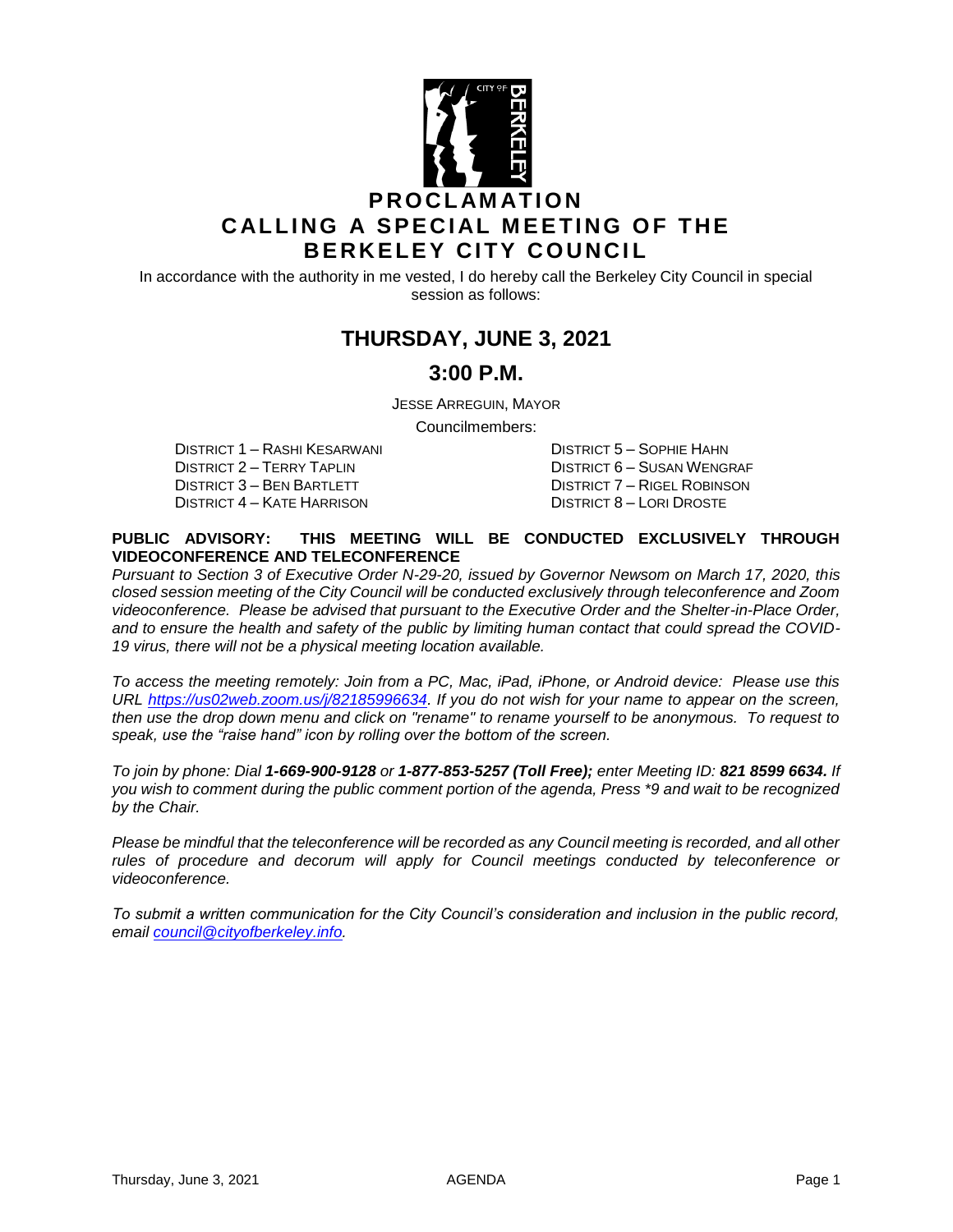## **Preliminary Matters**

#### **Roll Call**

**Public Comment - Limited to items on this agenda only**

## **CLOSED SESSION:**

The City Council will convene in closed session to meet concerning the following:

#### **1. CONFERENCE WITH REAL PROPERTY NEGOTIATORS PURSUANT TO GOVERNMENT CODE SECTION 54956.8**

| Property address:          | 199 Seawall Drive, Berkeley, CA 94710                       |
|----------------------------|-------------------------------------------------------------|
| <b>Agency Negotiators:</b> | Dee Williams-Ridley, City Manager; Paul Buddenhagen, Deputy |
|                            | City Manager; Scott Ferris, Director, Parks Recreation and  |
|                            | Waterfront; Christina Erickson, Deputy Director, Parks,     |
|                            | Recreation, and Waterfront                                  |
| Negotiating parties:       | City of Berkeley and Innovation Properties Group (IPG)      |
| Property owner:            | City of Berkeley                                            |
| Under negotiation:         | Price and terms                                             |

#### **2. CONFERENCE WITH LABOR NEGOTIATORS; GOVERNMENT CODE SECTION 54957.6**

Negotiators: Dee Williams-Ridley, City Manager, Paul Buddenhagen, Deputy City Manager, David White, Deputy City Manager, LaTanya Bellow, Human Resources Director, Dania Torres-Wong, Chief Labor Negotiator, Burke Dunphy, Labor Negotiator, Jen Louis, Interim Chief of Police, Abe Roman, Interim Fire Chief.

Employee Organizations: International Brotherhood of Electrical Workers (IBEW), Local 1245, SEIU 1021 Community Services and Part-time Recreation Activity Leaders, Berkeley Fire Fighters Association Local 1227, Berkeley Police Association, Service Employees International Union, Local 1021 Maintenance and Clerical Chapters, Berkeley Fire Fighters Association, Local 1227 I.A.F.F./Berkeley Chief Fire Officers Association, Public Employees Union Local 1.

### **OPEN SESSION:**

Public Reports of actions taken pursuant to Government Code section 54957.1.

### **Adjournment**